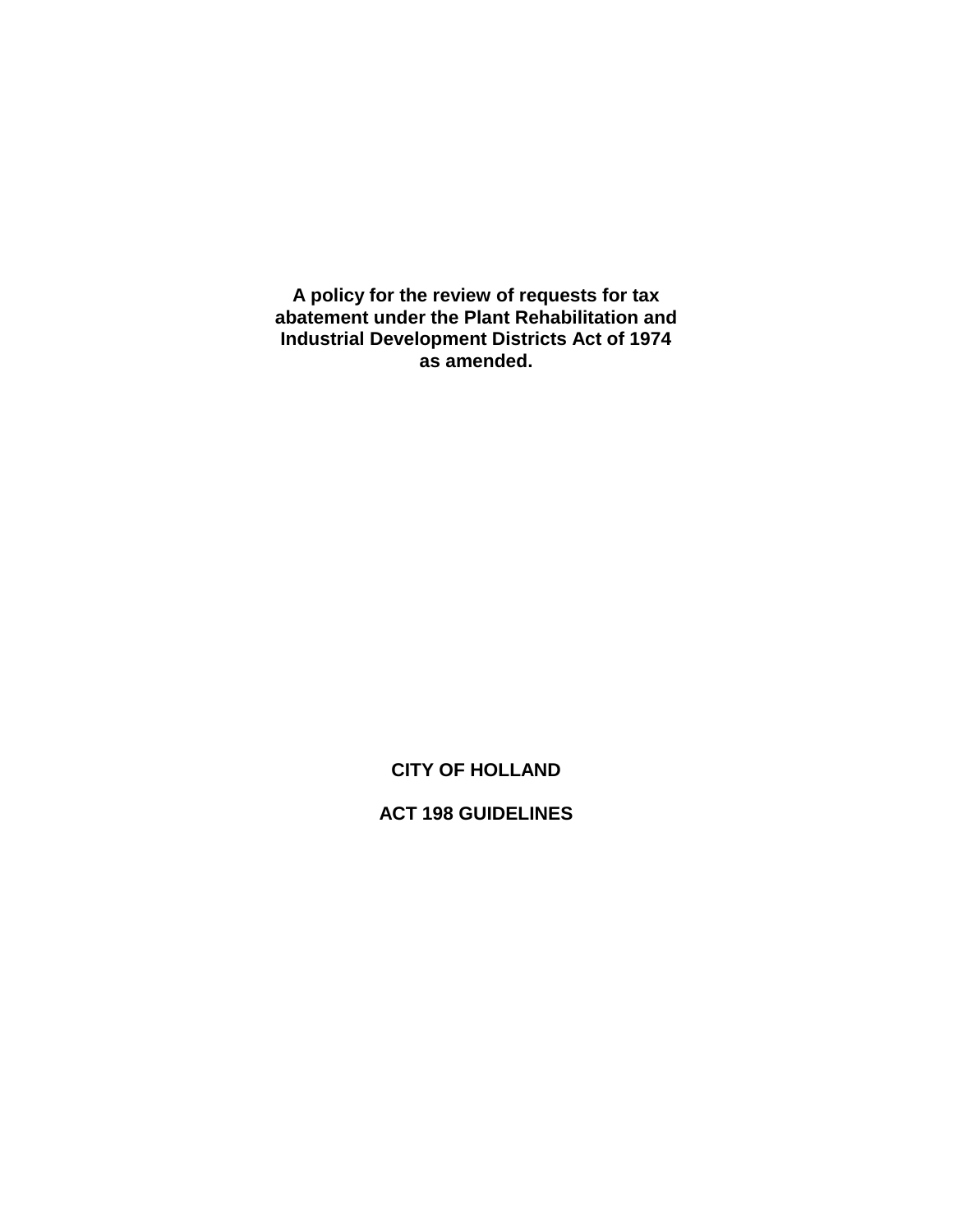## INTRODUCTION

This booklet is designed to summarize the policies and procedures adopted by the City of Holland, effective January 19, 1983, and as subsequently amended, with regard to the rehabilitation of existing obsolete industrial facilities and the construction of new and expanded industrial facilities under Act 198 of the public Acts of 1974, as amended.

Act 198, the Plant Rehabilitation and Industrial Development Districts Act, was adopted in the State of Michigan as a means of providing a stimulus in the form of significant tax incentives to industry for the purpose of creating new jobs and maintaining existing jobs. It allows an obsolete plant, when replaced or restored, to have its assessed value frozen at the level prior to the improvement for a maximum period of twelve years; and new plants to receive a fifty percent exemption from property tax on the taxable value of new real and personal properties, also for a maximum period of twelve years. It is within the discretion of the City Council to approve abatement certificates for a period of less than twelve (12) years.

The responsibility of the City Council of the City of Holland is to establish plant rehabilitation districts and industrial development districts, and to approve the granting of exemption certificates. The Council must find that the granting of the exemption certificate, when considered together with other certificates previously granted, will not substantially impede "the operation of the local government unit or impair the financial soundness of a taxing unit..." prior to granting the exemption certificate.

The Holland City Council is desirous of continuing to provide opportunity for industrial development and expansion, and hence the creation of additional jobs for its residents. The Council also recognizes its responsibility to the community to maintain service and uphold the quality of life. To carry out these responsibilities, the City Council established the procedures outlined herein. All Act 198 applications will be evaluated by City staff for compliance with state and local guidelines and the impact the proposed project will have on the City's services.

It is the hope of the City Council that these guidelines will assist the industrial community in its continuing efforts to contribute to the welfare of the community as a whole.

Questions concerning Act 198 tax exemption certificates can be directed to the City Clerk's Office, City Hall, 270 River Avenue, Holland, MI, telephone (616) 355-1301, or the City Assessor's Office at (616) 355-1350.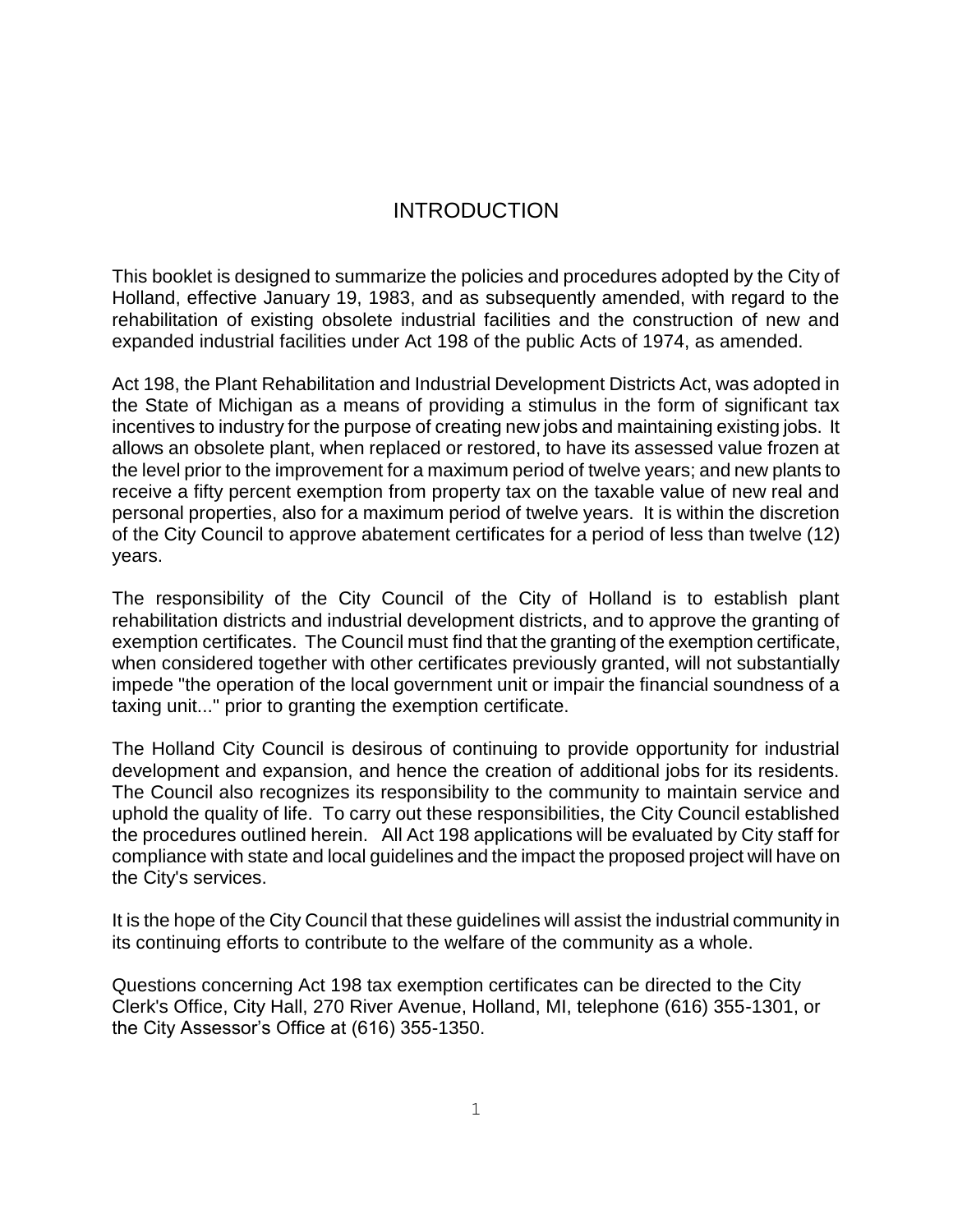# BASIC GOALS AND OBJECTIVES

City Council and staff will evaluate all Act 198 applications in light of the following goals and objectives. These goals and objectives are to be applied equally in the review of applications from both local and out-of-town firms.

- 1 The project will expand the City's tax base.
- 2 The City determines that a good public purpose would be served; i.e., expanded tax base and employment.
- 3 The project will promote diversification of Holland's present industrial base in order to lessen the impact of unemployment in the City of Holland during recessional periods.
- 4 The project will upgrade the City's current labor force by promoting more skilled or technical oriented jobs within the City of Holland.
- 5 The project will increase the City's average income level through the promotion of higher paying jobs.
- 6 The development of the proposed industrial facilities will compliment the City's land use and environmental objectives.
- 7 The proposed industrial facilities will be compatible with the City's present and future requirements for City services; such as roads, utilities and public safety.
- 8 The applicant meets current financial obligations to the City.
- 9 The applicant is currently in compliance with applicable City ordinances and other statutory provisions, or has received approval of a plan designed to bring the company into compliance with said ordinances or statutory provisions.
- 10 Promoted industrial growth can and will provide economic stimulus to other private sectors, especially supportive facilities.
- 11 That a program of overall community awareness and responsibility be developed within the industrial sector.

The above-mentioned criteria are not intended to be exhaustive. The Holland City Council reserves the discretion to consider such additional goals and criteria which are intended or set forth under the goals and policies of Act 198 and which are consistent with the general health, safety, and welfare of the City of Holland.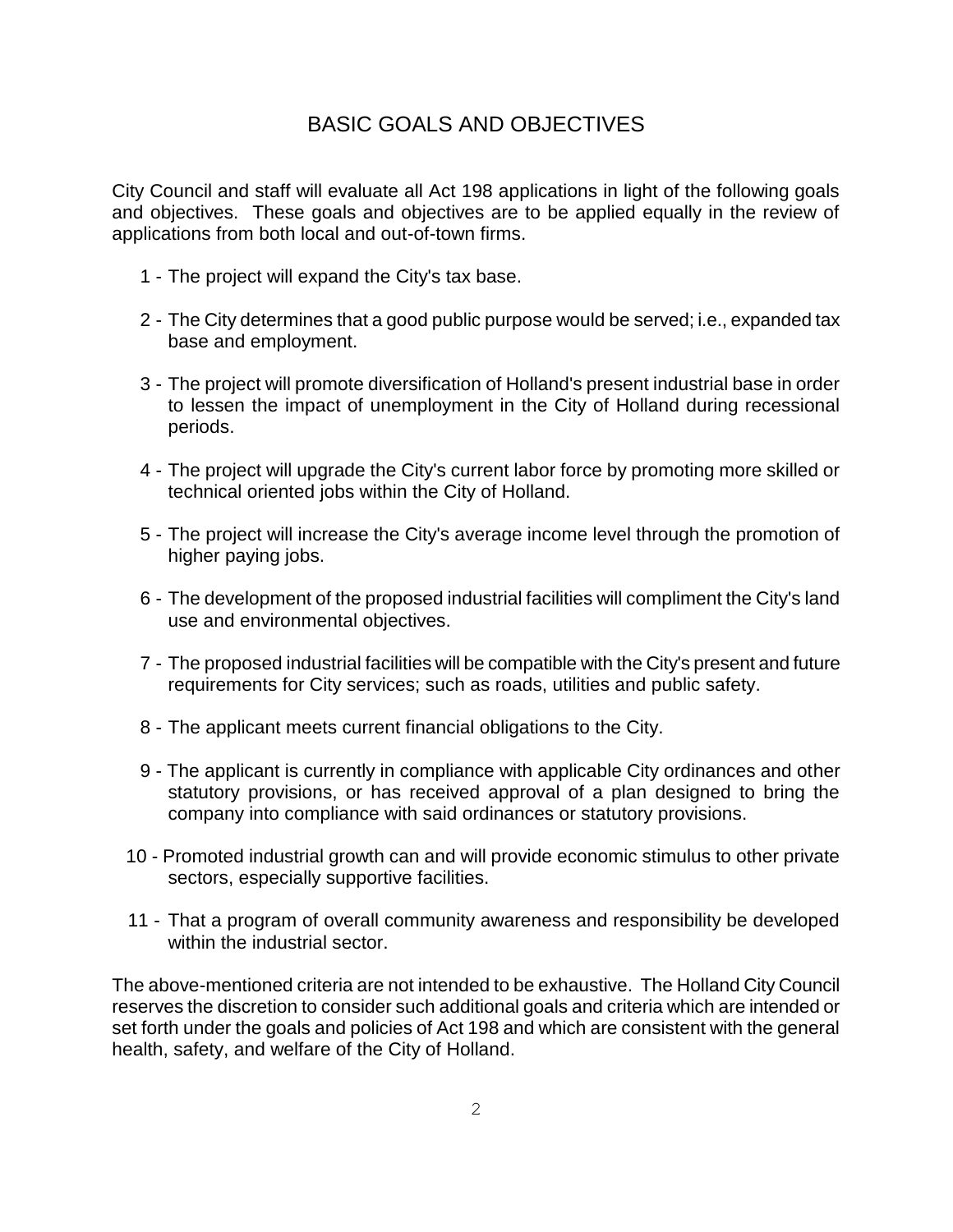# GUIDELINES FOR APPLICANTS

The following is a list of steps to be followed by all applicants for tax abatement under Act 198 in the City of Holland:

## **Establishment of an Industrial Development District of Plant Rehabilitation District:**

1. Applicants requesting establishment of an industrial development district or plant rehabilitation district must submit three copies of the attached application form (Attachment A), along with a nonrefundable \$1,300 filing fee. The filing fee covers, in part, costs of processing the application by the City's administrative staff, legal fees, and expenses incurred by the City for publishing appropriate notices. The fee may be amended from time to time by resolution of the City Council.

The initial \$1,300 filing fee covers the cost of establishing the district and the processing of one application in conjunction with that district. Any subsequent application for a certificate filed for which a district has previously been created, or any application for a certificate filed for which a district was created prior to January 19, 1983, shall be subject to a nonrefundable filing fee of \$1,300 per application.

- 2. In keeping with the provisions of Act 198, applications for the establishment of industrial development districts or plant rehabilitation districts shall be filed and approved prior to the start of construction or installation of equipment and/or machinery.
- 3. An applicant for a plant rehabilitation district and certificate for a replacement facility must comply with the provisions of Act 198, including the obsolete industrial property test as set forth in the statute. Unless extraordinary evidence is submitted by the applicant clearly setting forth evidence satisfying the objectives of Act 198, a plant rehabilitation district or certificate for a replacement facility will not be granted for construction on vacant noncontiguous land as set forth in Section 2 (3) (b) of the Act.
- 4. The application for the establishment of a district will be referred to City staff for study and report to City Council.
- 5. A public hearing will be scheduled by the City Council to consider the request. The applicant will be notified of the date of the hearing and proper legal notices will be mailed and published.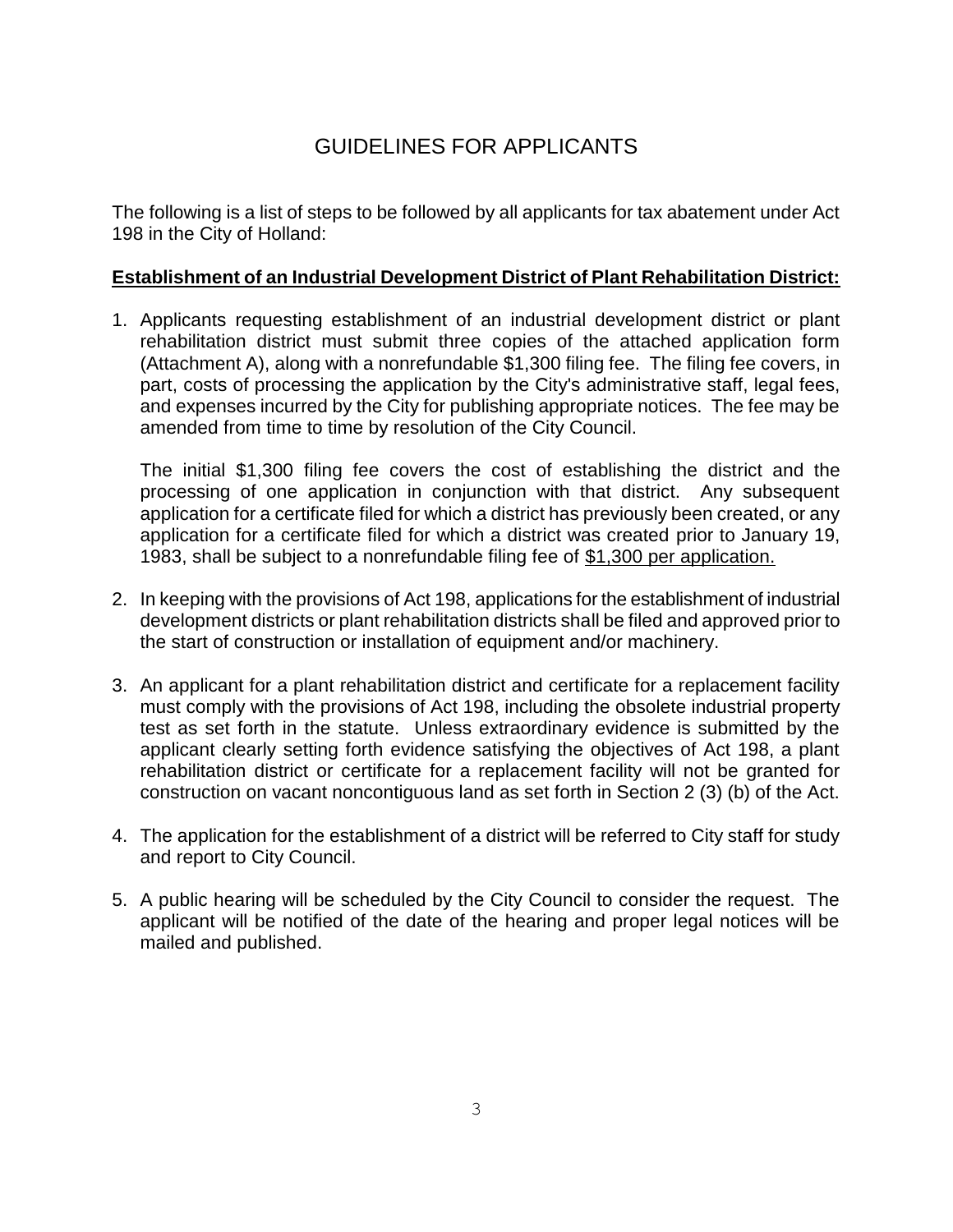## **Industrial Facilities Exemption Certificate Application:**

- 6. If the establishment of a district is approved, or if a district has been previously established, the applicant may proceed with an application for an industrial facilities exemption certificate. The applicant must file three copies of the Application for Industrial Facilities Exemption Certificate, along with the supplemental questionnaire, with the Holland City Clerk. The application form must be obtained from the Michigan State Tax Commission (or the City Assessor's Office, if available). An application for an exemption certificate must be filed within six months after the commencement of the restoration, replacement, or construction of the facility; otherwise, it cannot be considered for approval.
- 7. The City is required to review the impact of the proposed project on public services. The Company shall submit any supplemental information necessary for this review, including, but not limited to, the following: roads, storm sewers, sanitary sewers, water, electric, police, fire, zoning, etc. (Please complete the supplemental questionnaire.)
- 8. After the Clerk has received the application for an exemption certificate, the application will be referred to City staff and the City Attorney for review, with the review process not to exceed 60 days. The matter will then be placed on City Council's agenda, with the applicant notified, hearing scheduled, and appropriate notices mailed.
- 9. If the real and/or personal property for which an exemption is being sought is covered by a lease, a copy of the lease must be provided with the application, and the following will be required as terms of the lease:
	- a. The lease must be in effect for the same period of time as the tax abatement that is being requested. For example, if the Industrial Facilities Exemption Certificate is being requested for a period of twelve (12) years, then the lease must be for at least twelve (12) years.
	- b. The lease must specify that the entity receiving the tax abatement is also responsible for the payment of taxes on the property and/or machinery included in the request.
- 10. Prior to consideration of an application by the City Council, the applicant will be required to enter into a written agreement with the City of Holland, outlining conditions to be upheld during the period of the abatement. This agreement will be provided by the City, and is required under State law. The applicant will also be required to sign an affidavit which states that no payment of any kind in excess of the fee allowed by Act 198 has been made or promised in exchange for favorable consideration of the application.
- 11. Final approval of the exemption certificate will be decided by the City Council. The City Council may exercise its discretion to determine the length of the Act 198 Certificate in accordance with the objectives set forth in these guidelines and the general health,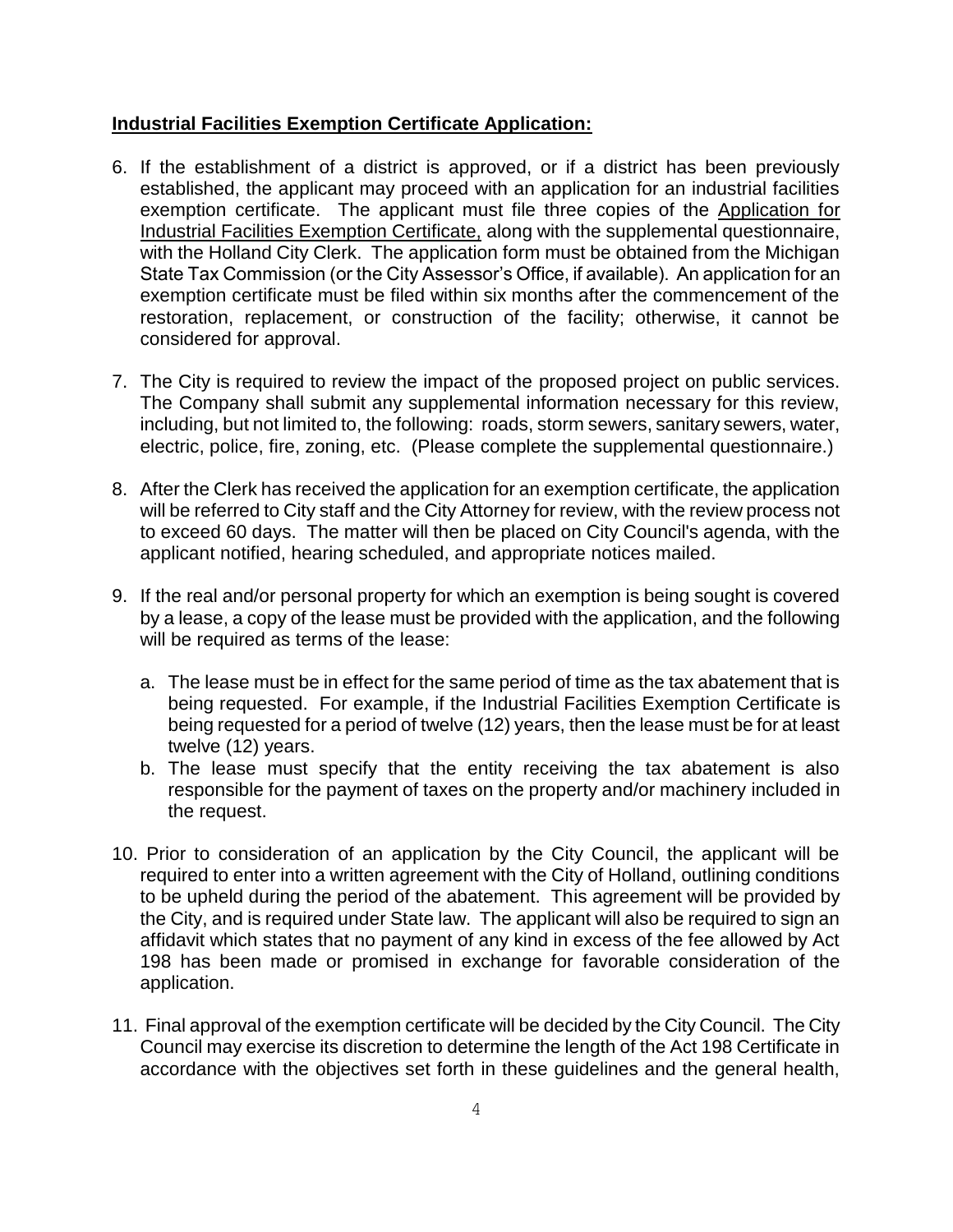safety, and welfare of the City of Holland. For those applications filed after December 31, 2000, the City of Holland reserves the right to re-examine the period of time for which abatements on personal property are granted, and to reduce that time period to less than twelve (12) years.

## **Transfers**

- 12.If a request is made for the transfer of personal property covered by a previously approved Industrial Facilities Exemption Certificate from one site to another, the request shall be considered only if the original value of the equipment being transferred is more than 25% of the total value of all personal property approved on the aforementioned certificate; provided, however, that no transfers where the original value of the personal property to be transferred is less than \$50,000 shall be considered. A fee of \$150 per certificate shall be paid at the time a transfer request is filed. This provision applies only to personal property transferred between sites within the City limits of the City of Holland.
- 13.The transfer of an existing certificate by the holder of a Certificate to a new owner or lessee requires the filing of a complete application for Industrial Facilities Exemption Certificate, payment of the full \$1,300 fee, and approval by the City of Holland after the appropriate public hearing (completion of items 6-10 as listed above).

#### **Cost Overruns and Extension of Completion Dates**

- 14. In accordance with R 209.54, Administrative Rules of the State Tax Commission, if the final cost of a project, either the real or tangible personal property components, will be greater by more than ten percent (10%) of the total estimated amount provided in the application as originally approved, the applicant must file a request with the City to approve the revised amount. This request may be filed in the form of a letter submitted to the City Clerk's Office, stating the original cost, the revised cost, and the reason(s) for the increase in costs. This procedure cannot be utilized to expand the scope of the project as originally approved, but only to cover increased costs on those items previously approved. If the local unit of government approves the revised costs, the holder of the certificate shall request that the commission issue a revised certificate. The request shall be accompanied by a copy of a resolution of approval adopted by the local governmental unit.
- 15. In accordance with R 209.53, Administrative Rules of the State Tax Commission, if the holder of an Exemption Certificate finds that the project will not be finished by the time originally stated on the approved application, a request for the extension of time for completion of the project must be filed with the City. This request may be filed in the form of a letter submitted to the City Clerk's Office, stating the original completion date, the revised completed date, and the reasons for the requested time extension. The City has the option of denying the request, approving the request with no change in the ending date of the certificate as originally issued, or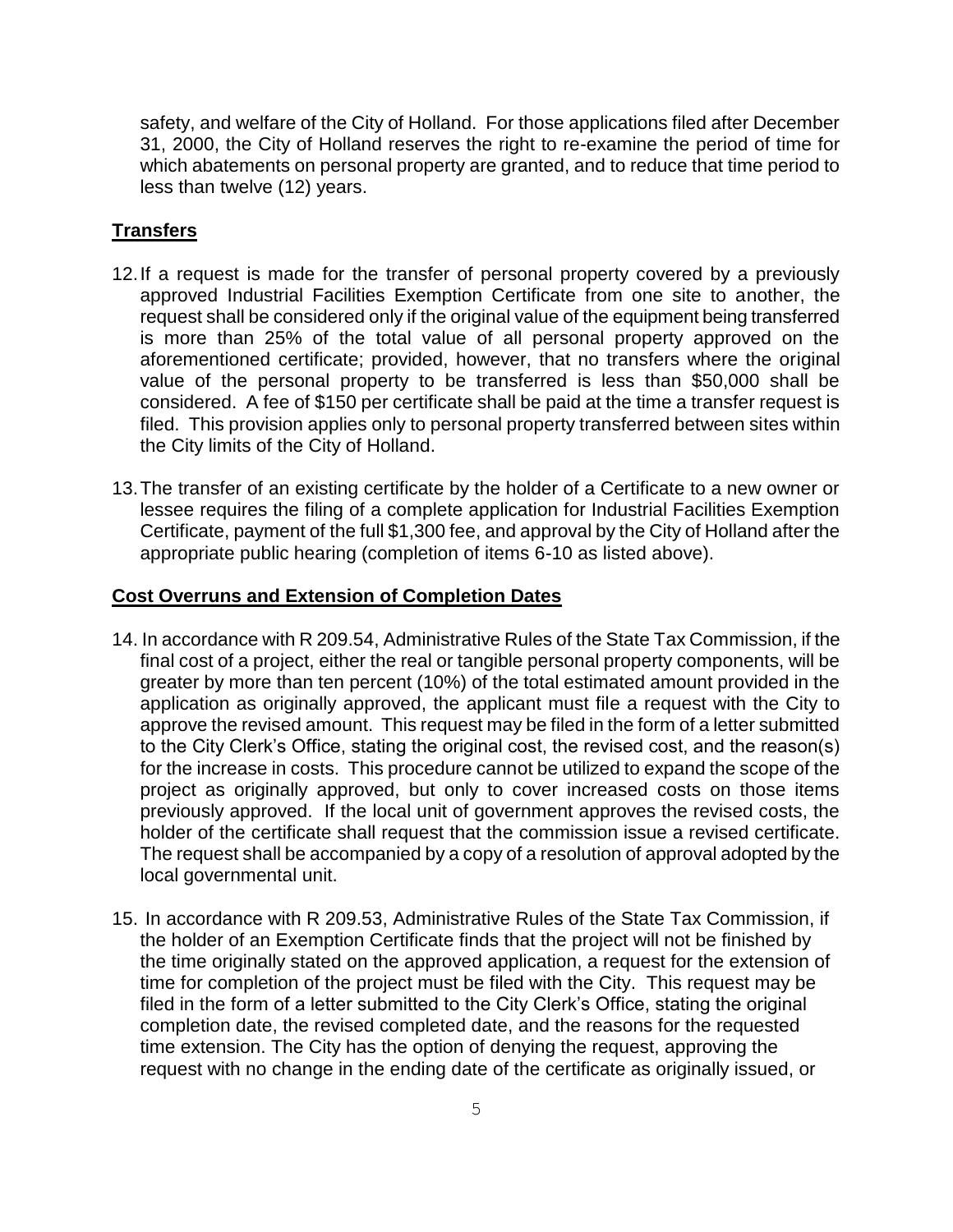approving the request and a revised ending date on the certificate. Normally, the City's policy and procedure when approving a time extension is to approve it with no change in the ending date of the certificate, unless there are extenuating circumstances presented by the applicant to be considered by the City Council and Staff. A request for an extension of time for the completion of a project shall be filed with the commission by the certificate holder and shall be accompanied by a resolution of approval adopted by the local governing unit.

16. In accordance with R 209.55, Administrative Rules of the State Tax Commission, the holder of an Exemption Certificate shall notify the local assessing officer and the Commission of the date of completion of the project. The notification shall be filed within 30 days of completion. The final cost of a facility shall be filed with the local assessing officer and the commission within 90 days after completion.

#### **Speculative Buildings:**

17. A speculative building is defined as "a building and the machinery, equipment, furniture, and fixtures within, which was constructed as a manufacturing facility before the identity of the tenant/operator was known". The legislative body of the local governmental unit must approve the property as speculative building under PA 198 by formal resolution. This action would enable a future tenant or operator of a manufacturing business to apply for an industrial facilities exemption certificate; provided that the speculative building was constructed less than 9 years before the filing of the application for the industrial facilities exemption certificate, the speculative building has not been occupied since completion of construction, and the speculative building otherwise qualifies under state law for an industrial facilities exemption certificate. This resolution is in addition to the establishment of an Industrial Development District, and items #1-5 as indicated above must be completed prior to the start of construction of the project. The resolution establishing the building as a speculative building must be adopted within six (6) months after the commencement of the facility. In addition, an industrial facilities exemption certificate issued for a speculative building shall remain in effect for a period to be determined by the legislative body of the local governmental unit and commencing on the effective date of the certificate and ending not more than 11 years after the effective date of the certificate.

#### **Deadlines**

18. Applications for Industrial Facilities Exemption Certificates may be submitted to and considered by the City of Holland at any time during the calendar year. However, in order for a certificate to be considered and approved by the City of Holland and the State Tax Commission by December 31 of any given year, the following deadlines will